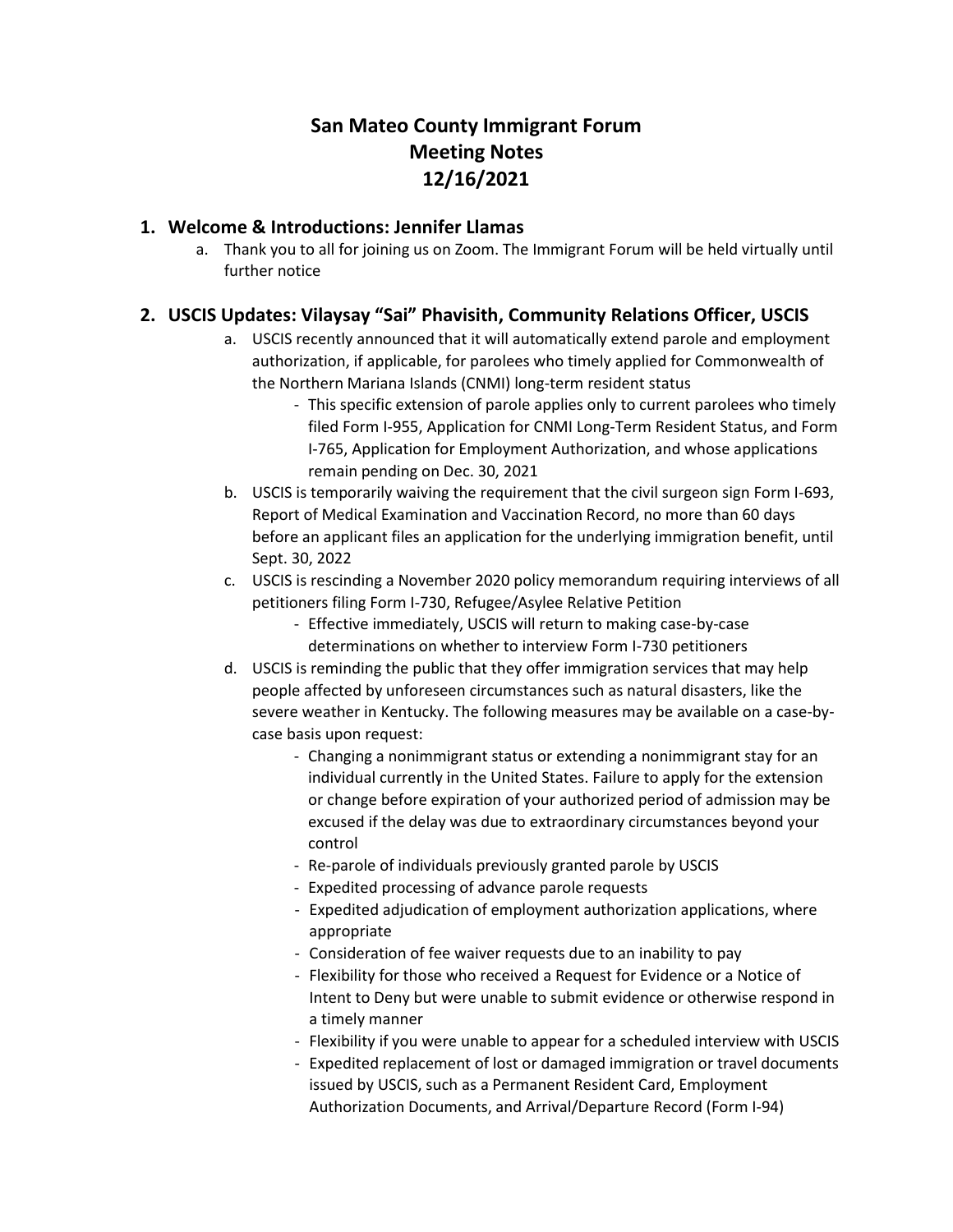- Rescheduling a biometric services appointment
- [https://www.uscis.gov/humanitarian/special-situations](https://protect-us.mimecast.com/s/-elpCJ6KNDcrLwwETVfgFu)
- e. USCIS just released FY2021 data on major form types, including approvals, denials, and pending applications for citizenship, green cards, family petitions, U visas, and DACA
	- [https://www.uscis.gov/tools/reports-and-studies/immigration-and](https://www.uscis.gov/tools/reports-and-studies/immigration-and-citizenship-data)[citizenship-data](https://www.uscis.gov/tools/reports-and-studies/immigration-and-citizenship-data)
- f. Upcoming T visa webinar on 1/27/22 from 11am-12:30pm. T visas are immigration relief options for those who are victims of sexual and labor trafficking and could eventually lead to a green card
	- Register: [https://public.govdelivery.com/accounts/USDHSCIS/subscriber/new?topic\\_i](https://public.govdelivery.com/accounts/USDHSCIS/subscriber/new?topic_id=USDHSCIS_514) [d=USDHSCIS\\_514](https://public.govdelivery.com/accounts/USDHSCIS/subscriber/new?topic_id=USDHSCIS_514)

#### **3. Legal Updates: Alison Kamhi, Supervising Attorney, ILRC**

- a. Migrant Protection Protocol (MPP) reinstated pursuant to decision from the Fifth Circuit
	- This was Trump-era policy that caused asylum seekers to wait in Mexico until their immigration court hearing
	- It has been widely criticized because of the violence/deprivation immigrants have suffered as they wait for their court hearings
	- Biden rescinded the policy
	- His rescission was challenged in court, and unfortunately the administration was ordered to reinstate the program
- b. No update on potential parole program
	- Reconciliation bill is stalled and has not passed. Hopefully in the new year
- c. Biden administration issued Unified Regulatory Agenda, which is their agenda for what rules they want to pass next
	- Many things on there that might be of interest, including public charge, DACA, new fee rule, SIJS, etc.
- d. Reminder U visa bona fide determination process available which is new policy whereby people who filed complete U visa petition and have done background check may be able to get work authorization and deferred action in the meantime
	- USCIS erroneously required fees or fee waivers for this process for the first few months this summer and now is issuing refunds
- **4. Restoring Families Links, a 140-year Red Cross service to reconnect immigrant families: Christine Medeiros, International Regional and Division**

### **Lead, American Red Cross**

- a. International Services
	- Origin Henry Dunant and Clara Barton worked together to start the American Red Cross
- b. The Principles of the International Red Cross and Red Crescent movement: humanity, impartial, neutral, independent (not part of the US government), voluntary, universal, unity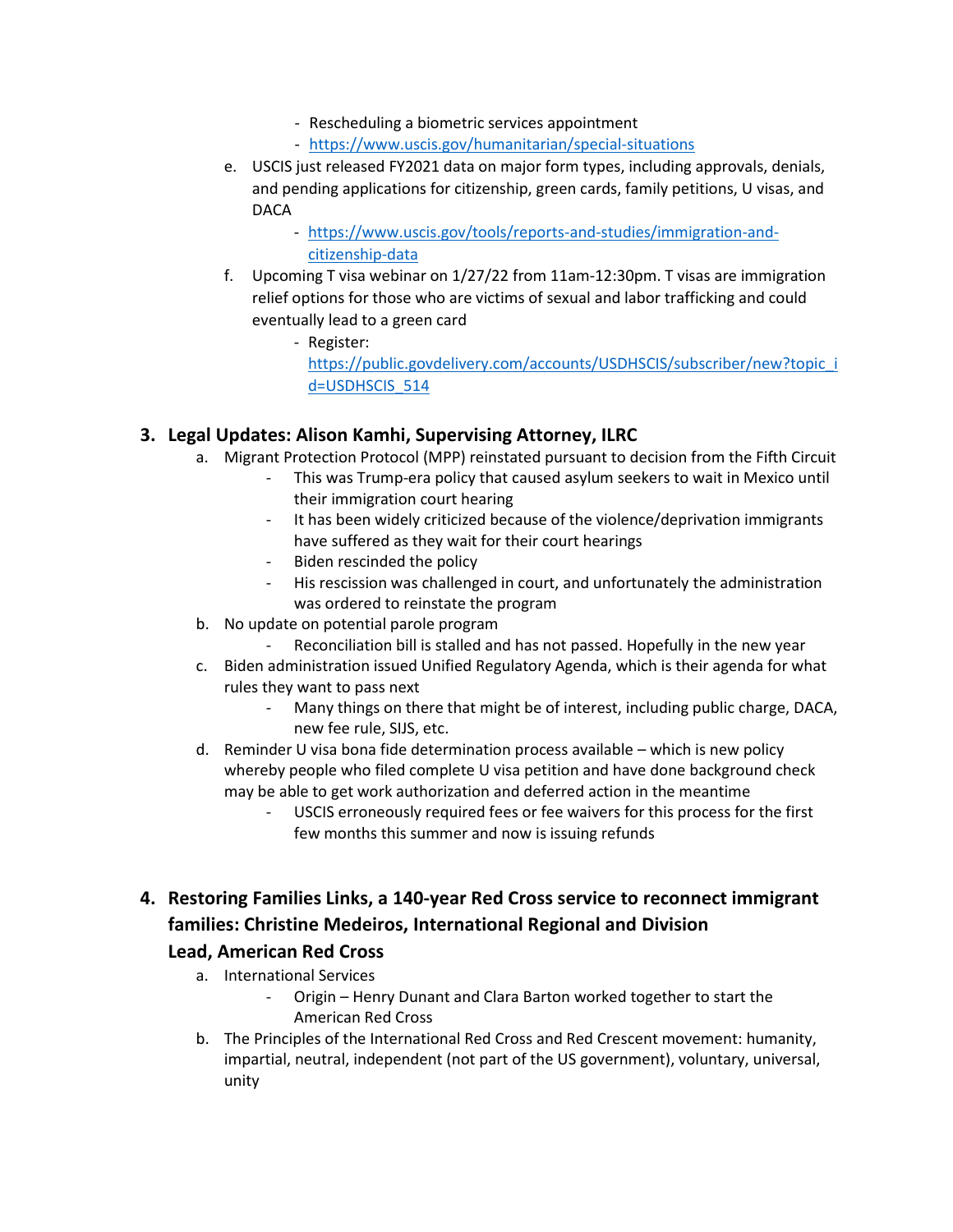- c. Services provided: disaster services, service to the armed forces, international services, biomedical, health and safety training
- d. Christine Medeiros directly restores families
	- Families lost at war or natural disasters
	- Tracing inquires, Red Cross Messages, Attestation, War and Travel Documents
- e. How clients may request help? Email the local office, or partner referral
	- Helpline is (844) 782-9441, online form
		- <https://redcross.org/reconnectingfamilies>
- f. Partner Outreach: immigrant services asylees, refugees, migrants, immigrants, resettlement organizations, community centers, government, consulates, universities, hospitals, social justice and victim services
- g. How we can help refer other organizations, apply online, or directly contact [Christine.medeiros@redcross.org](mailto:Christine.medeiros@redcross.org)
- **5. Children at the Border – Community and Hospital Responses: Daniela Rey-Ardila, Latinx Family Resource Program Manager, Stanford Children's Health & Melanie Ramirez, Program Manager, Stanford Med School Office of Health Equity**
	- a. Objectives: Explore the needs of an increasing asylum-seeking migrant population. Describe protocol to better identify, screen, and support asylum seeking patients in the clinical setting. Discuss avenues to support asylum seekers transition from impatient to local community setting
	- b. Nov 18'- March 20': 60,000+ asylum seekers sent back to Mexico; March 2020- 22,000 waiting for COVID court hearing; June 21'- MPP Terminated; Dec 6<sup>th</sup> 21'- MPP reinstated
	- c. After 2020, there was a spike in unaccompanied children crossing the border
	- d. Pediatrics town hall: July 18, 2019 from this town hall meeting Families at the Border was created. (a) Hospital response- care for migrants in a hospital and a (b) border response- support migrants at the Cal-Mex border
		- Border Team: identifying partners- refugee health alliance, templo shelter, Dra Psyche Calderon
		- Border Team: Leveraging Our Local Community to Support-(1) Clinical support- 7 medical trips. (2) Public health assessments. (3) Around \$35,000 of support, clinical, and public service. (4) COVID- early education, nutrition (5) COVID- virtual clinical education
		- Next hope- return to Tijuana, COVID permitting, expand mental health support, formalize institutional support
	- e. ASYLUM LATINO INIIATIVE (ALI) hopes to strengthen the IAP (inpatient asylum protocol) to create and implement an inpatient asylum protocol
	- f. Case study: undocumented patients lead to limited healthcare access which leads to poor healthcare outcomes. MISSION- To create an **Impatient Asylum Protocol (IAP)** to identify, screen, and address the complex **healthcare needs of asylum seekers** coming from the southern US border